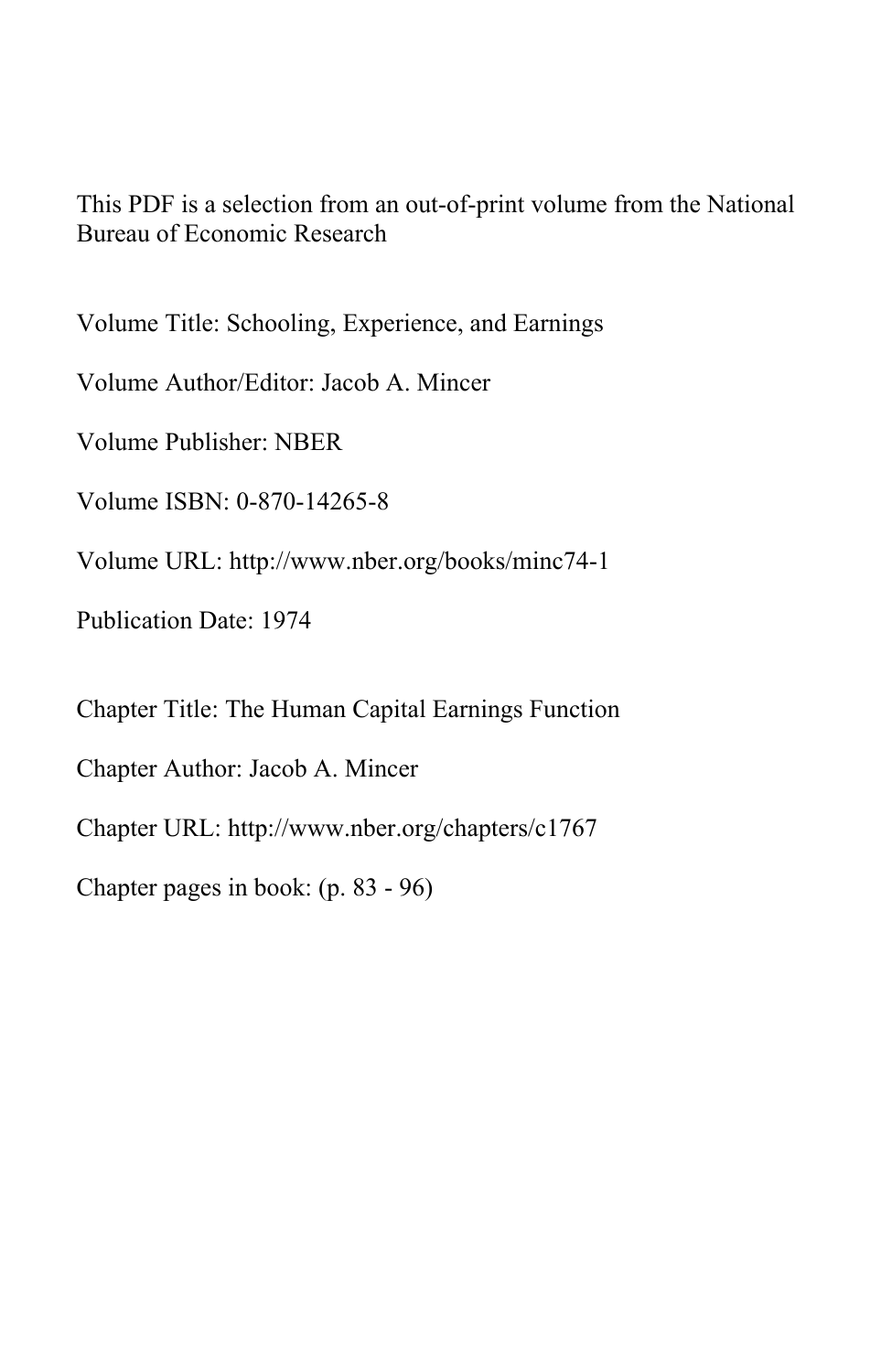# The Human Capital Earnings Function

# 5.1 EMPIRICAL SPECIFICATION

The interpretation of age and experience profiles of earnings as consequences of investment behavior makes it possible to expand the schooling model to include post-school investments in an econometric analysis of the distribution of earnings.

The importance of the life-cycle distribution of post-school investments in creating earnings inequality is empirically quite obvious: As Charts 4.1—4.3 show, annual earnings nearly double after two to three decades of experience in each schooling group, a differential almost as great as that between the earnings of males with 8 and 16 years of schooling. It is, of course, known from previous work, not tied to human capital analysis, that the inclusion of age in addition to schooling in a multivariate regression analysis of earnings increases the explanatory power of the analysis. It is also known that since age interacts with schooling in affecting earnings (in dollars and in logs), a linear additive form of regression without interaction terms is not adequate. Now, we have not only obtained a behavioral interpretation of this interaction but also noticed that there is less of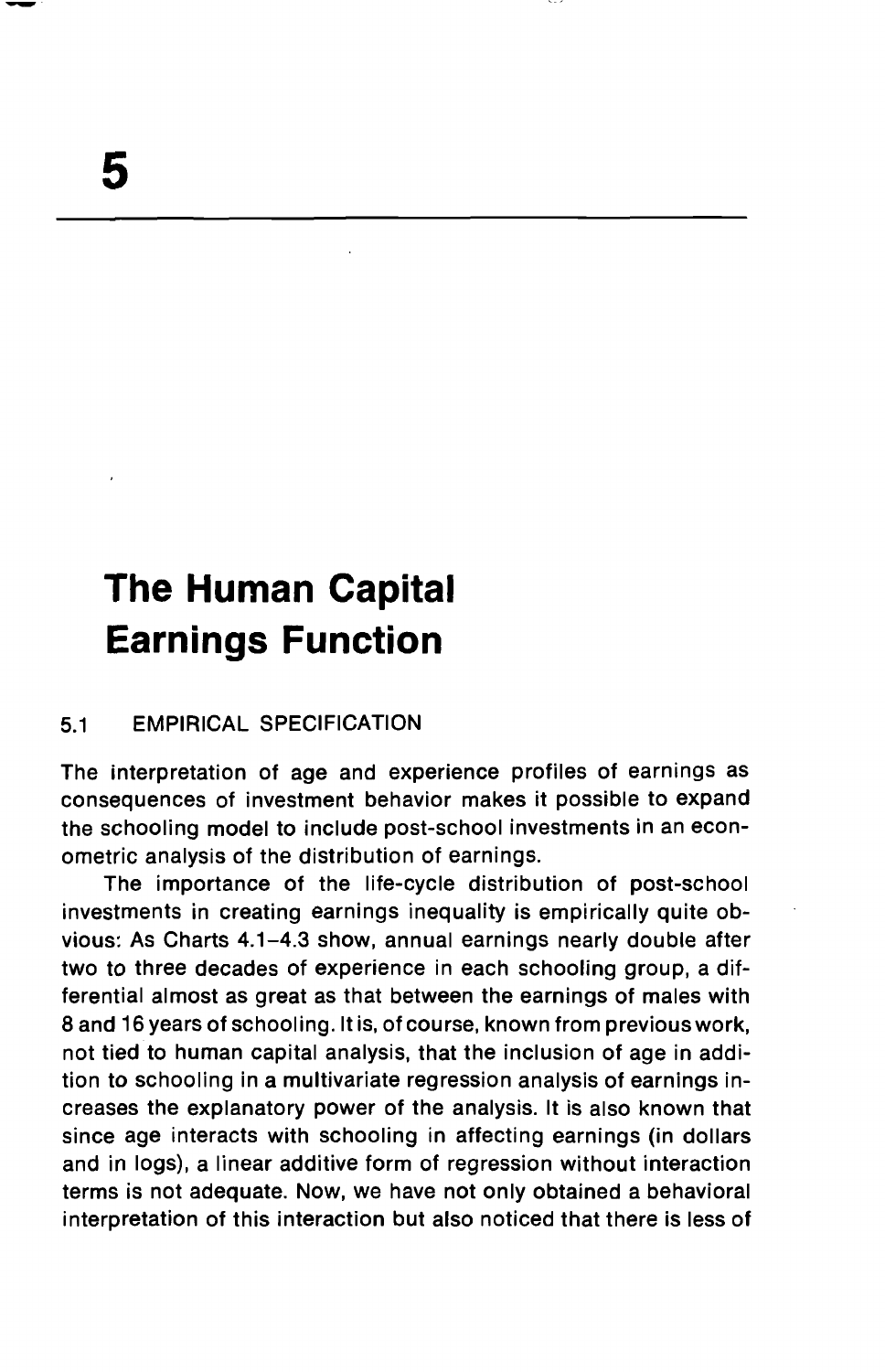an interaction, if any, between experience and schooling than between age and schooling: experience profiles of log earnings are much more nearly parallel than age profiles. If so, in an earnings function in which earnings are logarithmic, years of work experience should be entered additively<sup>1</sup> and in arithmetical form. The experience term is, of course, not linear, but concave. For example (see formulation 5.2a, below) the earnings function might be parabolic in the experience term:

$$
\ln E_t = \ln E_s + \beta_1 t - \beta_2 t^2,
$$

where t is years of experience and  $E<sub>s</sub>$  is earning capacity after completion of schooling. Since

$$
\ln E_s = \ln E_0 + rs;
$$

$$
\ln E_t = \ln E_0 + rs + \beta_1 t - \beta_2 t^2.
$$

If work experience is continuous and starts immediately after completion of schooling, then work experience is equal to current age minus age at completion of schooling;  $t = (A - s - b)$ , where A is current age and b is age at the beginning of schooling. Thus, the use of age alone instead of experience in the earnings function results in the omission of some variables, as can be seen if the expression for t, above, is substituted in the function:

$$
\ln E_t = \ln E_0 + rs + \beta_1(A - s - b) + \beta_2(A - s - b)^2.
$$

The quadratic term leaves out an age-schooling interaction variable (As). What is more, the partial omission of s leads to a change in its coefficient which can no longer be interpreted as a rate of return to schooling.2

In 
$$
Y = \alpha_0 + \alpha_1 s + \alpha_2 A
$$
.

Neglecting the quadratic term also in the alternative specification

$$
\ln Y = \alpha + rs + \beta t,
$$

and substituting  $t = (A - s - b)$ , yields

$$
\ln Y = (\alpha - \beta b) + (r - \beta)s + \beta A.
$$

Thus  $\alpha_1$  is an underestimate of r.

<sup>1.</sup> The possibility of interaction between experience and schooling is explored in the regression analysis in the next section.

<sup>2.</sup> The coefficient is biased downward. A simplified example is (cf. Griliches and Mason, 1972):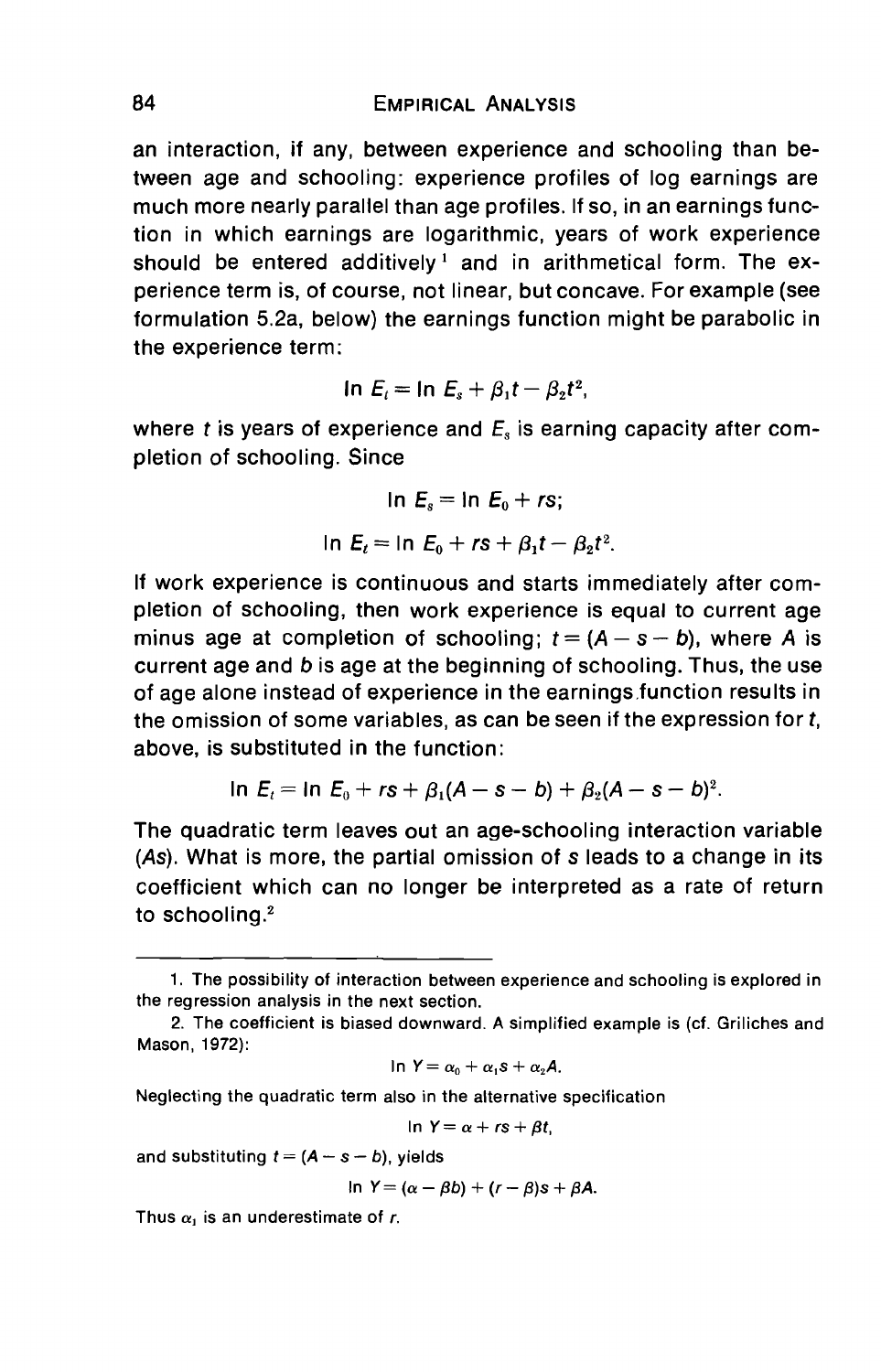#### THE HUMAN CAPITAL EARNINGS FUNCTION 85

The proper form of the experience function depends on the form of the life-cycle investment function. The economic theory of optimizing behavior implies that investment in human capital declines over the life cycle, at least beyond an early stage. Apart from this, economic theory provides no guidance to the specific form of the investment function. Accordingly, a few simple specifications of investment profiles are introduced here. From these, earnings functions are derived which are applied, in the next section, to the individual data in an analysis of the entire cross section of male earnings in 1959.

Mathematical simplicity and statistical tractability call for a consideration of linear and log-linear experience functions (profiles) of net dollar investments  $(C_i)$  and "time-equivalent" investment ratios  $(k<sub>i</sub>)$ . Four simple specifications are considered:

(5.1) 
$$
C_t = C_0 - \frac{C_0}{T} t
$$
 (5.3)  $C_t = C_0 e^{-\beta t}$ 

(5.2) 
$$
k_t = k_0 - \frac{k_0}{7} t
$$
 (5.4)  $k_t = k_0 e^{-\beta t}$ 

 $C_0$  and  $k_0$  are the instalments of investment and investment ratios during the initial period of experience,  $t = 0$ . T is the total period of positive net investment; <sup>3</sup> e, the base of natural logs; and  $\beta$ , a parameter indicating the rate of decline of investment.

It is convenient, at this point, to treat the investment and earnings functions as continuous functions of time. The "gross" dollar earnings function is:

$$
E_t = E_s + r_t \int_{j=0}^t C_j dj,
$$
 (a)

where  $E<sub>s</sub>$  denotes earnings obtainable after s years of schooling with no further investments, and  $r<sub>t</sub>$  is the rate of return to post-school investment, which is assumed to be equal in all periods t.

The logarithmic version is:

$$
\ln E_t = \ln E_s + r_t \int_{j=0}^t k_j dj. \tag{b}
$$

<sup>3.</sup> T need not be specified a priori. It is implicit in the statistically estimated parameters.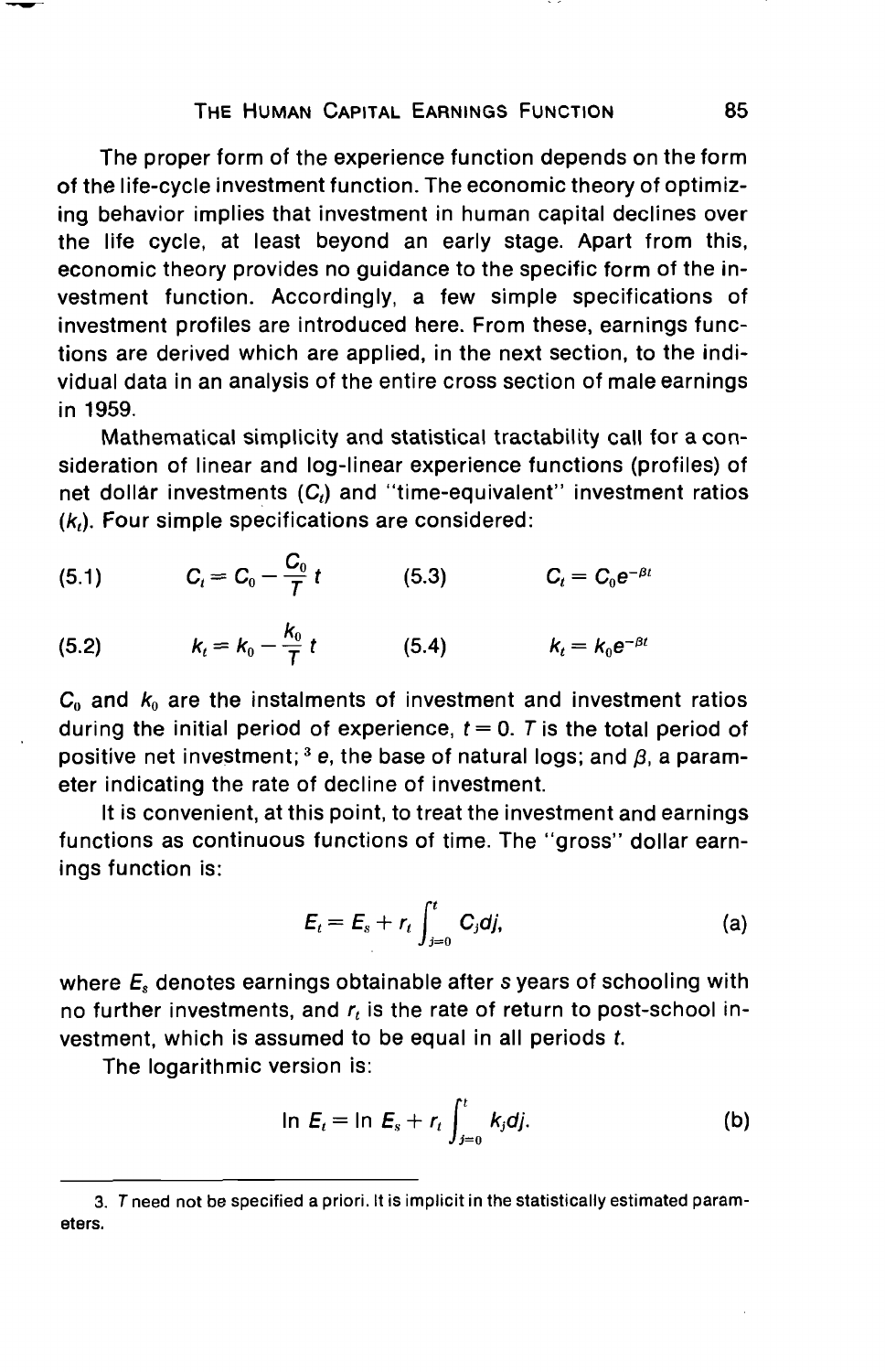By substitution of specifications (5.1) and (5.3) into the arithmetical earnings function (a), and (5.2) and (5.4) into the logarithmic function (b), the earnings functions are transformed from functions containing investment variables  $(C_t$  or  $k_t$ ) that cannot be observed into functions of years of experience,<sup>4</sup> which can be observed and can therefore be used in empirical analysis. Since observed earnings are more akin to "net" earnings  $(Y_t)$  than to "gross" earnings,  $E_t$ must first be transformed into  $Y_t$  by letting  $Y_t = E_t - C_t$ , and In  $Y_t =$ In  $E_1 + \ln{(1 - k_1)}$ .

I now derive the empirically observable earnings functions corresponding to the four specifications of investment profiles:

1. The assumption of a linear decline in dollar net investments yields the gross earnings function:

$$
E_t = E_s + rC_0t - \frac{rC_0}{2T}t^2;
$$
 (5.1a)

and the net earnings function:

$$
Y_t = (E_s - C_0) + C_0 \left( r + \frac{1}{T} \right) t - \frac{rC_0}{2T} t^2.
$$
 (5.1b)

Here both the dollar earnings profiles are parabolic in years of experience (t). Note also that the time derivative of  $E_t$  and  $Y_t$ , that is, the dollar increment of earnings, is a linearly declining function of time.

2. If the investment ratio is assumed to decline linearly, the gross log-earnings function becomes parabolic:

$$
\ln E_t = \ln E_s + rk_0t - \frac{rk_0}{2T}t^2; \tag{5.2a}
$$

and the net earnings function becomes:

$$
\ln Y_t = \ln E_s + rk_0t - \frac{rk_0}{27}t^2 + \ln (1 - k_t). \tag{5.2b}
$$

In this case, the logarithmic increment in earnings is only approximately a linear declining function of time.

<sup>4.</sup> Years of experience were directly observed in the AEA study of economists' earnings. Direct information is, unfortunately, not available in the Census data. In the current study, therefore, the "observable" is only an imperfect estimate. Its construction was shown in columns 1 and 3 of Table 3.1.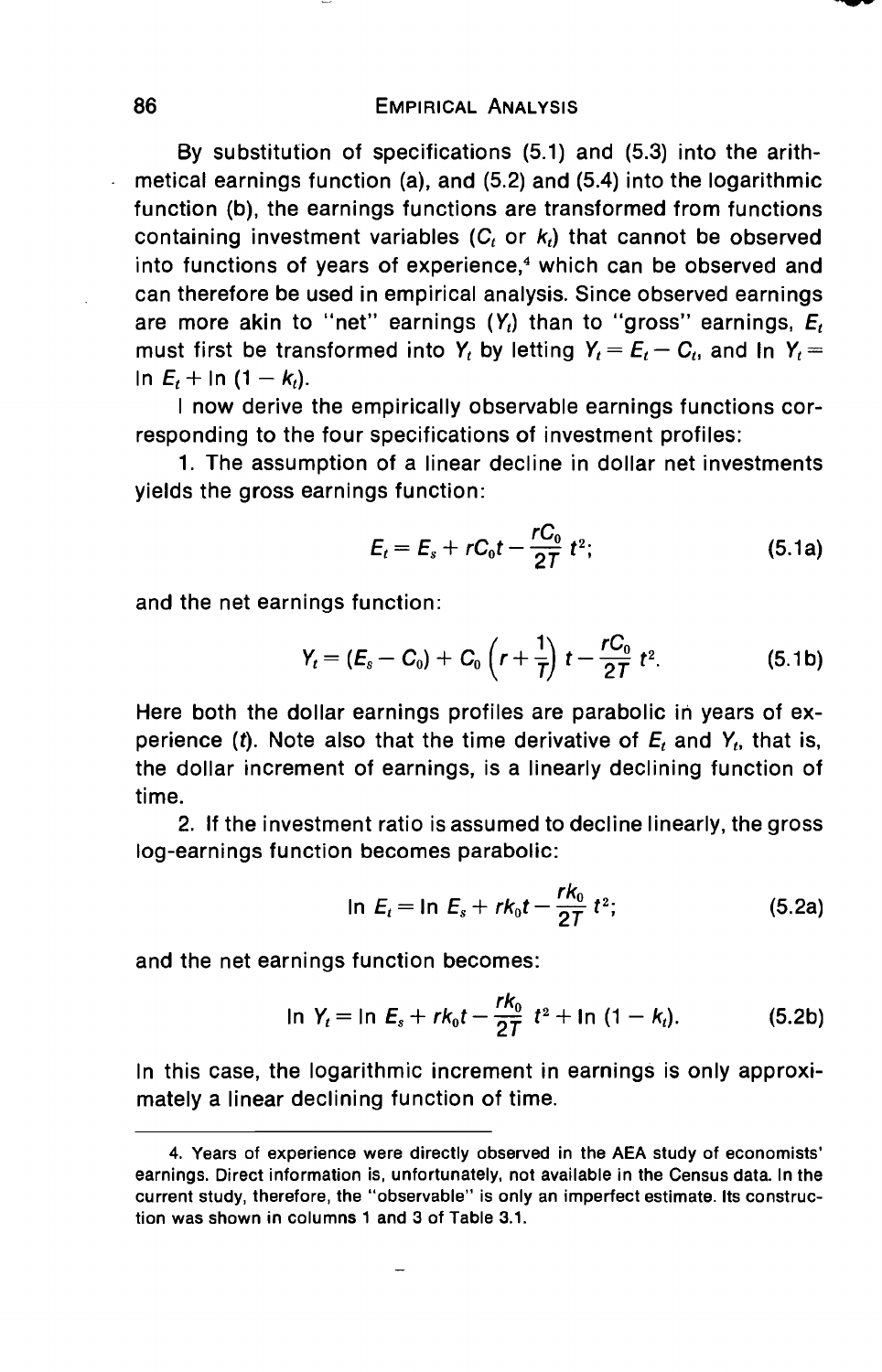3. If dollar investments decline exponentially with increased experience, then the earnings functions are:

$$
E_t = E_s + \frac{rC_0}{\beta} - \frac{rC_0}{\beta} e^{-\beta t}
$$
 (5.3a)

and

$$
Y_t = E_s + \frac{rC_0}{\beta} - \frac{(r+\beta)C_0}{\beta} e^{-\beta t}.
$$
 (5.3b)

Here, both dollar earnings and dollar increments of earnings are exponential in t. The logarithm of the increment is linear, since

$$
\frac{dY_t}{dt} = (r + \beta)C_0 e^{-\beta t}.\tag{5.3c}
$$

In discrete form:

$$
Y_{t+1}-Y_t=\frac{(r+\beta)C_0}{\beta}e^{-\beta t}(1-e^{-\beta}).
$$

Let  $e^{-\beta} = \gamma$  and  $E_s + (rC_0/\beta) = E_p$  (peak earnings). Then

$$
Y_{t+1}-Y_t=(1-\gamma)(E_p-Y_t)
$$

and

$$
Y_{t+1} = (1 - \gamma)E_p + \gamma Y_t. \tag{5.3d}
$$

According to (5.3d), dollar earnings follow a first-order linear autoregression.

4. Finally, if the investment ratio declines exponentially, then the earnings functions are:

$$
\ln E_t = \ln E_s + \frac{rk_0}{\beta} - \frac{rk_0}{\beta} e^{-\beta t}
$$
 (5.4a)

and

$$
\ln Y_t = \ln E_s + \frac{rk_0}{\beta} - \frac{rk_0}{\beta} e^{-\beta t} + \ln (1 - k_0 e^{-\beta t}). \tag{5.4b}
$$

The gross earnings function (5.4a) is the familiar modified Gompertz curve. The percentage increments  $d(\ln E_i)/dt$  are exponential, while  $d(\ln Y_i)/dt$  are approximately so.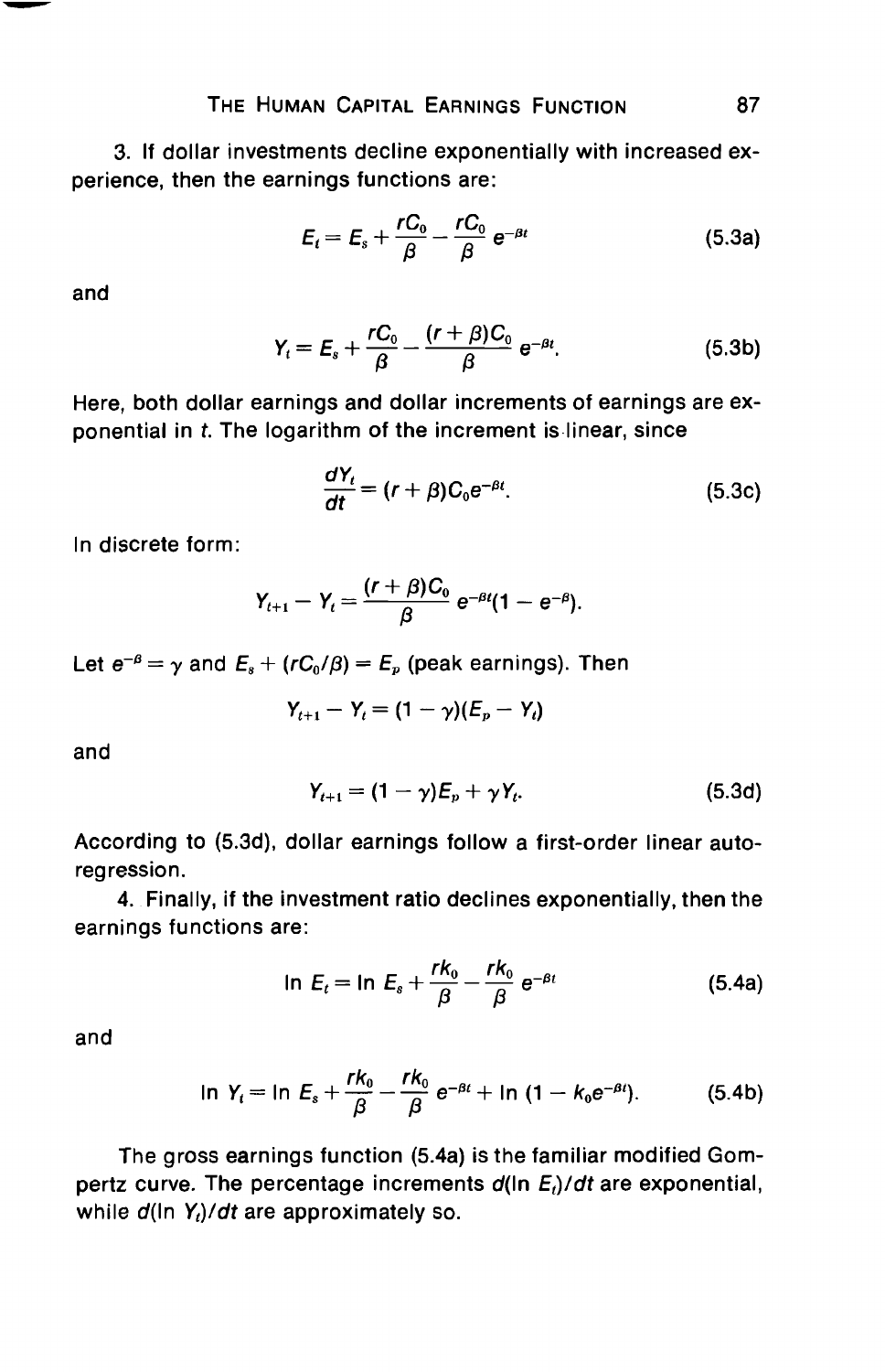Here also:

$$
\ln E_{t+1} - \ln E_t = (1 - \gamma)(\ln E_p - \ln E_t) \tag{5.4c}
$$

and

$$
\ln E_{t+1} = (1 - \gamma) \ln E_p + \gamma \ln E_t. \tag{5.4d}
$$

The Gompertz earnings function (5.4c) is equivalent to a Koyck adjustment equation in logs (5.4c) and follows a log-linear firstorder autoregression (5.4d).. The net earnings function (5.4b) is approximately Gompertz, and has the corresponding approximate properties.

For regression analysis, the logarithmic forms (5.2b) and (5.4b) are preferable, because the schooling investment data used in this study are in years. This requires the use of In  $E_8$ (= In  $E_0 + r_s s$ ) rather than  $E<sub>s</sub>$  in the earnings function. Also, as was noted above, the logarithmic form minimizes the need for interaction terms, permitting an application of the same estimating equation to the whole cross section.

The parameter estimates in the earnings function can also be interpreted in terms of gross rather than net investment, if a fixed depreciation rate  $\delta$  is assumed. As was shown in Part I, equation (1.21), the general earnings function in those terms is:

$$
\ln E_t = \ln E_0 + (r - \delta)s + r \int_{j=0}^t (k_j^* - \delta j) dj,
$$

where  $k^*$  is the gross investment ratio. For example, the parabolic earnings function becomes:

$$
\ln E_t = \ln E_0 + (r - \delta)s + (rk_0^* - \delta)t - \frac{rk_0^*}{2T^*}t^2, \qquad (5.2e)
$$

where  $T^*$  is the gross investment period; and the corresponding Gompertz function is:

$$
\ln E_t = \ln E_0 + (r - \delta)s - \delta t + r \frac{k_0^*}{\beta} (1 - e^{-\beta t}).
$$
 (5.4e)

Some empiricaj analyses of earnings relate dollar earnings to years of schooling. This is a misspecification from the point of view of the human capital model. In the NSF study, described in the preceding chapter, it was reported that logarithms of earnings yielded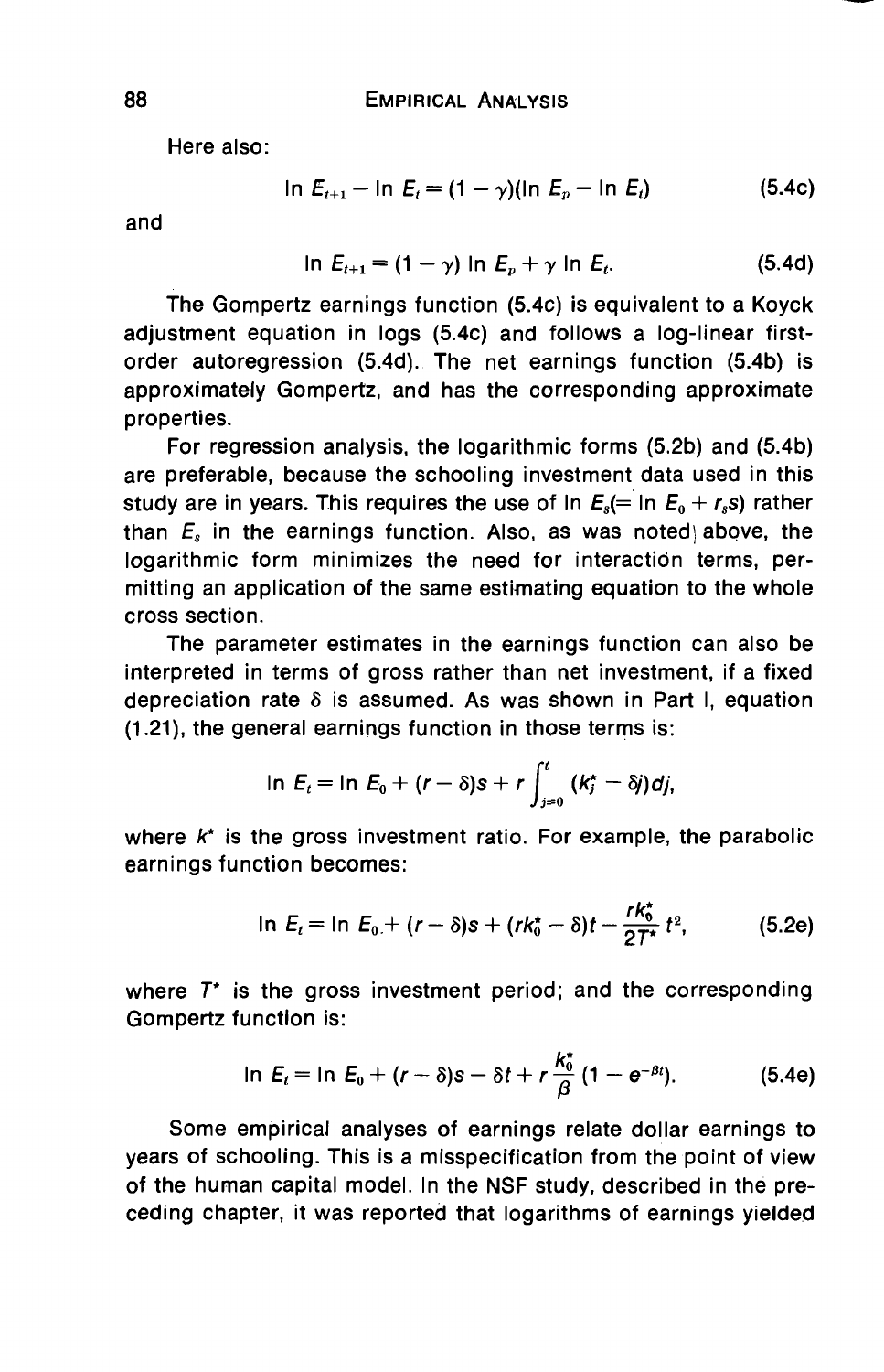stronger statistical fits than dollar earnings when related to years of schooling and experience.<sup>5</sup>

Another form of earnings function, which is not derived from a human capital model, was used in a recent study by Thurow (1970). He used the log of schooling, instead of years of schooling, in the regression with earnings in logs:

In 
$$
Y_t = a + b \ln s + c \ln t
$$
.

Goodness of fit cannot be compared because the function was fitted by Thurow to averages of groups, not to microdata. However, Heckman and Polachek fitted it at the microlevel and found the fit inferior to specification (5.2b), above. Apparently, also, the rate of return to schooling is underestimated in the Thurow equation, and the returns to experience are substantially overstated.<sup>6</sup>

# 5.2 REGRESSION ANALYSIS OF INDIVIDUAL EARNINGS

We are now ready to apply the human capital earnings function to the cross-sectional distribution of individual earnings. The specification of that function relates the distribution of logs of earnings to the distribution of cumulated ratios of investment to gross earnings. If the post-school investment profile can be summarized by a pair of parameters,  $k_0$  and  $\beta$ , as in equation (5.4), then the earnings function will involve the variables s and t and the parameters  $r_s$ ,  $r_t$ ,  $k_0$ , and  $\beta$ , where  $r_s$  and  $r_t$  are rates of return to schooling and to postschool investments,  $k_0$  is the initial post-school investment ratio, and  $\beta$  is its rate of decline:

$$
\ln Y_{i,t} = \ln E_{0i} + r_{si} s_i + f(t/k_{0i}, \beta_i, r_{ti}) + \epsilon_i. \tag{5.5}
$$

<sup>5.</sup> Multiple  $R<sup>2</sup>$  was .55 for log earnings compared to .41 for dollar values (Tolles et al., p. 65). The goodness of, fit could not be directly compared. However, statistical tests devised by Box and Cox (1964) confirm the superiority of the logarithmic dependent variable in the earnings regressions based on the Census 1/1,000 sample, reported in the next section. See Heckman and Polachek (1972).

<sup>6.</sup> Since  $r_s = \partial \ln Y/\partial s$ , and  $b = \partial \ln Y/\partial \ln s$ ,  $r_s = b/\overline{s} = .72/11 = .06$  in the 9-to-12year schooling group. This is half the size of my estimates. At the same time  $r_p k =$  $\partial$  In Y/ $\partial t = Ct = .65$  over the 6-to-15-year experience range. Since k cumulated over this range is not likely to exceed 2—it is less than 2 in the first decade of experience according to Table 4.1, above—the implicit estimate of  $r_p$ , the rate of return to postschool experience, is very high.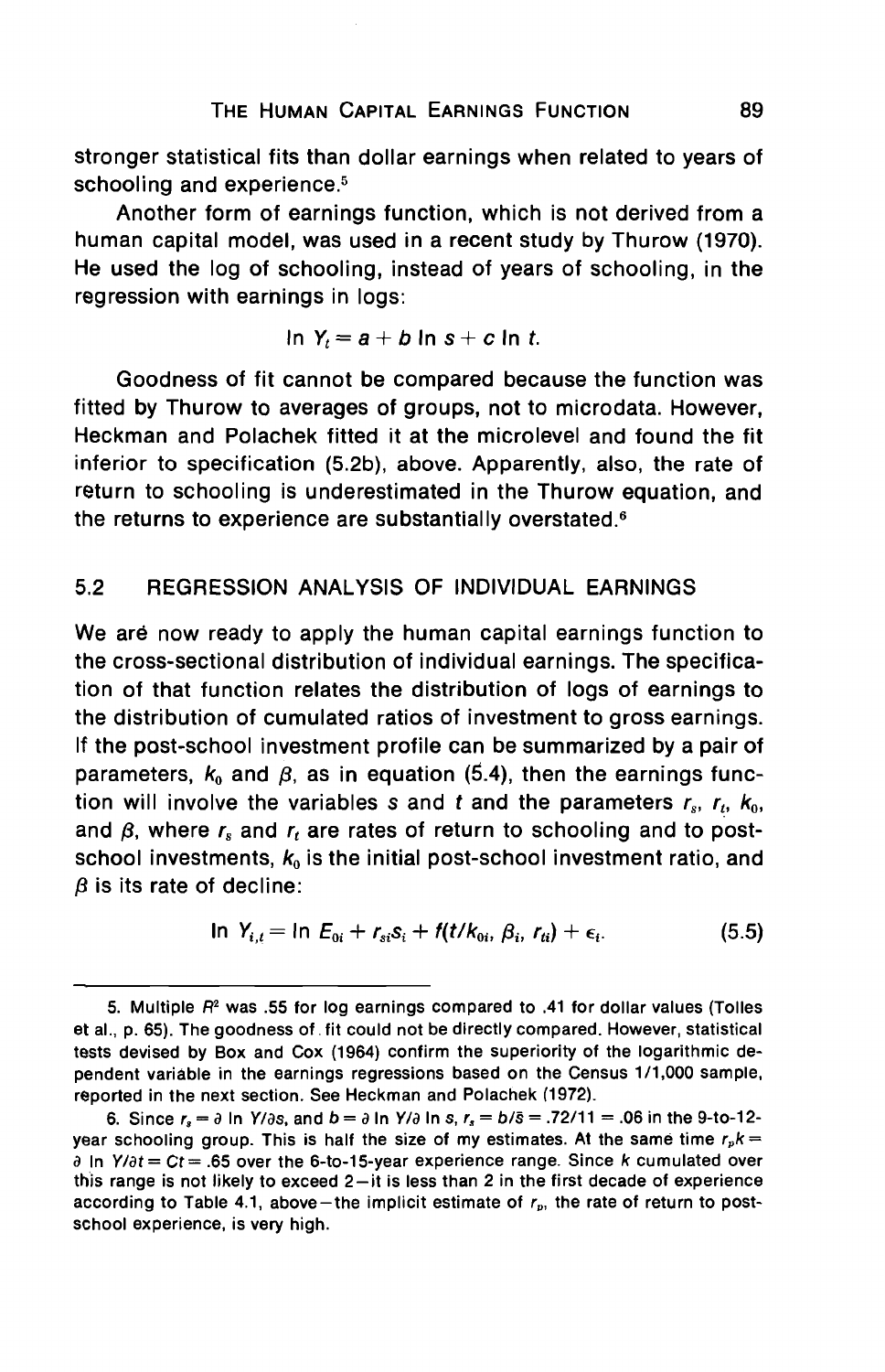## 90 EMPIRICAL ANALYSIS

If information were available on all variables and parameters for each individual *i*, the equation would represent a complete accounting (short of the random factor  $\epsilon_i$ ) of the human capital characteristics entering into the formation of earnings.

Of course, the availability of such information is not even conceivable. A more modest research objective is to abstract from individual variation in initial earning capacity (In  $E_{0i}$ ) and in rates of return on investments, and consider only the effects of the volume of investment on earnings. Average parameters in  $E_0$ ,  $r_s$ , and  $r_t$  would then appear in the statistically estimated coefficients of equation (5.6):

$$
\ln Y_{i,t} = \ln E_0 + r_s s_i + f(t/k_{0i}, \beta_i, r_t) + u_i. \tag{5.6}
$$

Individual variation in  $r_{\rm si}$ ,  $r_{\rm di}$ , and In  $E_{0i}$  would be impounded in  $u_i$ .

Unfortunately, while information on schooling attainment  $s_i$  is available for each individual, this is not true for post-school investment. Differences in quantities of post-school investment among individuals are given by differences in  $k_{0i}$  and  $\beta_i$  in addition to differences in years of experience. It is therefore necessary to suppress the index  $i$  inside the experience function  $f$ , and use as the earnings function:

$$
\ln Y_{i,t} = \ln E_0 + r_s s_i + f(t/k_0, \beta, r_t) + v_i. \tag{5.7}
$$

The data selected from the 1/1,000 sample which were usable for the regression analysis were 31,093 observations of annual earnings in 1959 of white, nonfarm, nonstudent men up to age 65. Parabolic and Gompertz functions [equations (5.2b) and (5.4b) of the preceding section] were fitted to this set, as well as to a somewhat smaller set (28,678 observations) consisting of earnings in each of 4o years after completion of schooling. Here, the oldest age was 55 for men with 8 years of schooling and 64 for those with 16 years of schooling. The variance of log earnings in the (40 years of) experience set was 0.668, compared to 0.694 in the age (under 65) set.

The parabolic and Gompertz estimating equations were specified to a quadratic approximation in a Taylor expansion. Formulated in terms of net investments the parabolic earnings function,

$$
\ln Y_t = \ln E_0 + r_s s_i + r_t k_0 t - \frac{r_t k_0}{2T} t^2 + \ln (1 - k_0 + \frac{k_0}{T} t), \quad (5.2b)
$$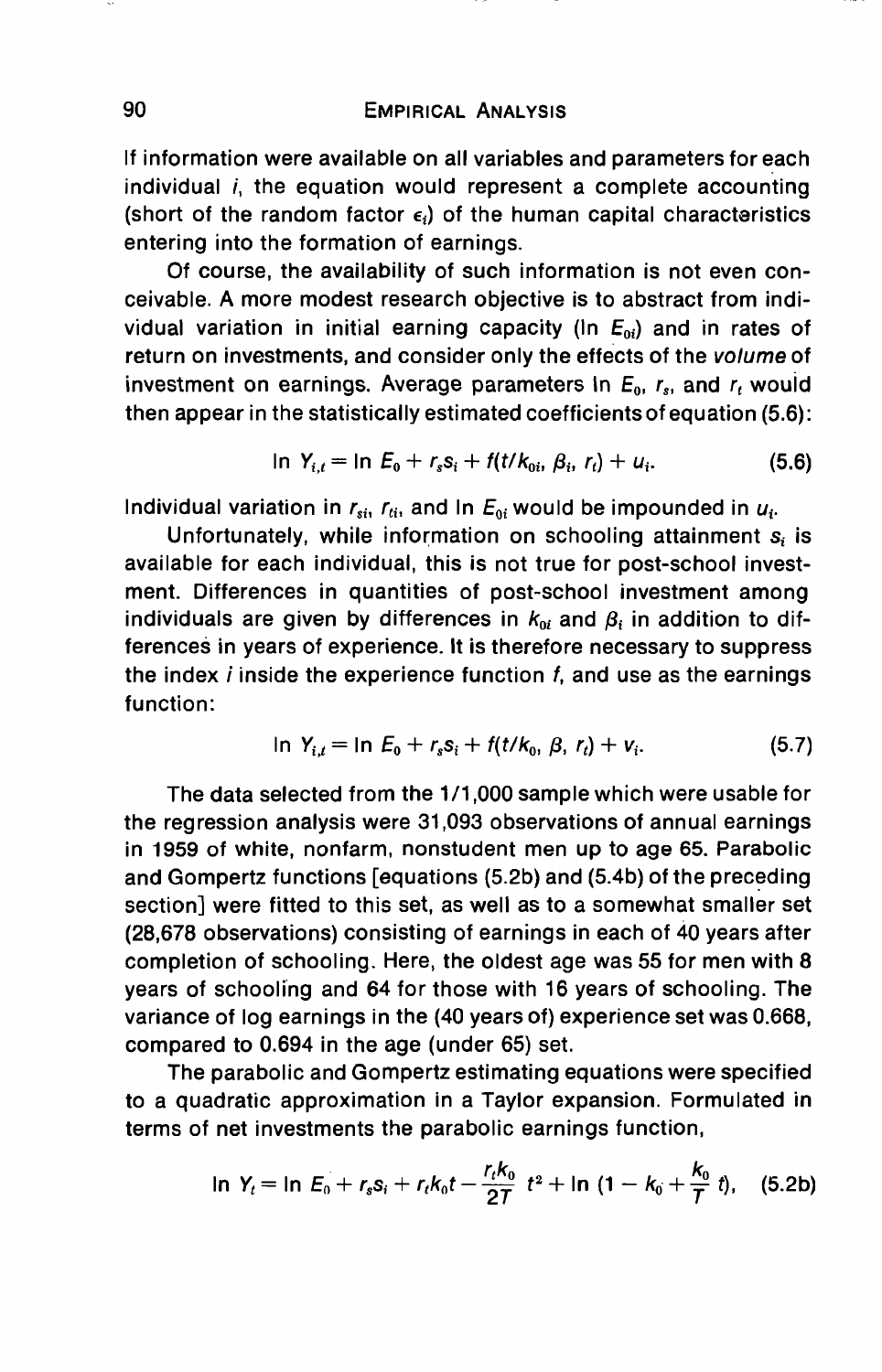is estimated by

$$
\ln Y_t = a + b_1 s + b_2 t + b_3 t^2 + v, \tag{P}
$$

where

$$
a = \ln E_0 - k_0 \left( 1 + \frac{k_0}{2} \right); \qquad b_2 = r_t k_0 + \frac{k_0}{7} \left( 1 + k_0 \right);
$$
  

$$
b_1 = r_s; \qquad b_3 = -\left[ \frac{r_t k_0}{27} + \frac{(k_0)^2}{27^2} \right].
$$

The Gompertz earnings function,

$$
\ln Y_t = \ln E_0 + \frac{r_t k_0}{\beta} + r_s s - \frac{r k_0}{\beta} e^{-\beta t} + \ln (1 - k_0 e^{-\beta t}), \quad (5.4b)
$$

is estimated by:

$$
\ln Y_t = a + b_1 s + b_2 x_t + b_3 x_t^2 + v, \tag{G}
$$

where

$$
x_t = e^{-\beta t};
$$
  
\n
$$
a = \ln E_0 + \frac{r_t k_0}{\beta};
$$
  
\n
$$
b_1 = r_s;
$$
  
\n
$$
b_3 = -\frac{k_0^2}{2}.
$$

When earnings are expressed as a function of gross investment,  $k_0^*$ replaces  $k_0$ ,  $T^*$  replaces T, and  $-\delta$  is an additional term in the coefficients  $b_1$  and  $b_2$ .

Table 5.1 contains the estimated parabolic (P) and Gompertz (G) regression equations and multiple coefficients of determination of the earnings distribution for forty years of experience.7

All the estimated coefficients shown in Table 5.1 are highly significant in a sampling sense: the coefficients are many times larger than their standard errors. This is due to the very large sample size, though size alone is not a sufficient condition for statistical significance.

The coefficient of determination  $R<sup>2</sup>$  is of special interest as an

<sup>7.</sup> The regression results of the under-65 age distribution are not presented. The regression coefficients in the age cross section were very close to those in the experience cross section, but the multiple coefficients of determination were .02—.03 points lower in the age set in both the parabolic and Gompertz formulations.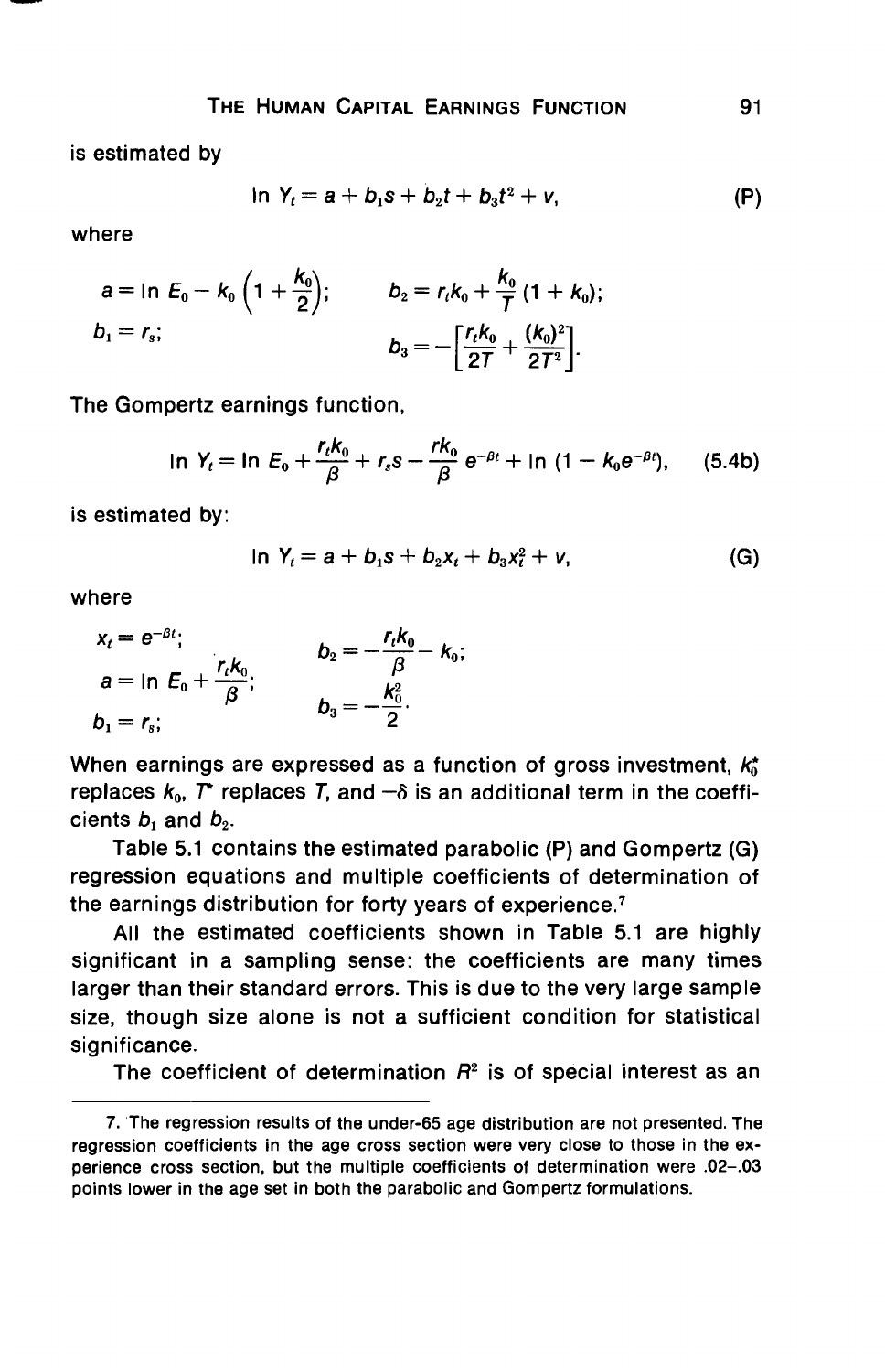#### 92 EMPIRICAL ANALYSIS

#### TABLE 5.1

## REGRESSIONS OF INDIVIDUAL EARNINGS ON SCHOOLING (s), EXPERIENCE (x), AND WEEKS WORKED (W) (1959 annual earnings of white, nonfarm men)

|      | <b>Equation Forms</b>                                                                                                         | $\mathsf{P}^2$ |
|------|-------------------------------------------------------------------------------------------------------------------------------|----------------|
| S(1) | in $Y = 7.58 + 0.070s$<br>(43.8)                                                                                              | .067           |
| P(1) | In Y = $6.20 + 0.107s + 0.081t - 0.0012t^2$<br>$(72.3)$ $(75.5)$ $(-55.8)$                                                    | .285           |
| P(2) | $\ln Y = 4.87 + 0.255s - 0.0029s^2 - 0.0043ts + 0.148t - 0.0018t^2$<br>$(23.4)$ $(-7.1)$ $(-31.8)$ $(63.7)$ $(-66.2)$         | .309           |
| P(3) | $In Y = f(D_s) + .068t - .0009t^2 + 1.207 In W$<br>$(13.1)$ $(10.5)$ $(119.7)$                                                | .525           |
|      | G(1a) In Y = 7.43 + .110s - 1.651 $x_{at}$<br>$(77.6)$ $(-102.3)$                                                             | .313           |
|      | G(1b) In Y = 7.52 + .113s - 1.521 $x_{bt}$<br>$(74.3)$ $(-101.4)$                                                             | .307           |
|      | G(2a) In Y = 7.43 + .108s - 1.172x <sub>at</sub> - .324x <sub>at</sub> + 1.183 In W<br>$(65.4)$ $(-16.8)$ $(-10.2)$ $(105.4)$ | .546           |
|      | G(2b) In Y = 7.50 + .111s - 1.291 $x_{bt}$ - .162 $x_{bt}^2$ + 1.174 In W<br>$(65.0)$ $(-3.5)$ $(-16.0)$ $(107.3)$            | .551           |
|      | G(3) In $Y = f(D_{s,x}) + 1.142$ In W<br>(108.1)                                                                              | .557           |
|      | G(4) in Y = 7.53 + .109s - 1.192x <sub>bt</sub> - .146x <sub>bt</sub> - .012t + 1.155 in W<br>$(-2.4)$                        | .556           |

NOTE: Figures in parentheses are t ratios.  $R^2$  = coefficient of determination; S = linear form; P = parabolic form; G = Gompertz form;  $D_{s,x}$  = dummies for schooling and experience;  $x_{at} = e^{-0.15t}$ ,  $x_{bt} = e^{-0.10t}$ ;  $W =$  weeks worked during 1959.

estimate of the fraction of earnings inequality that is associated with the distribution of human capital investments. The regression coefficients are not the primary concern in this study. They do, however, represent an important check on the consistency of the interpretation of the regression equations as human capital earnings functions.

#### 5.3 MAJOR FINDINGS OF THE REGRESSION ANALYSIS

1. Equations (P1), (Gi), and (G2) specify the same shape of logarithmic experience functions for each individual, permitting only dif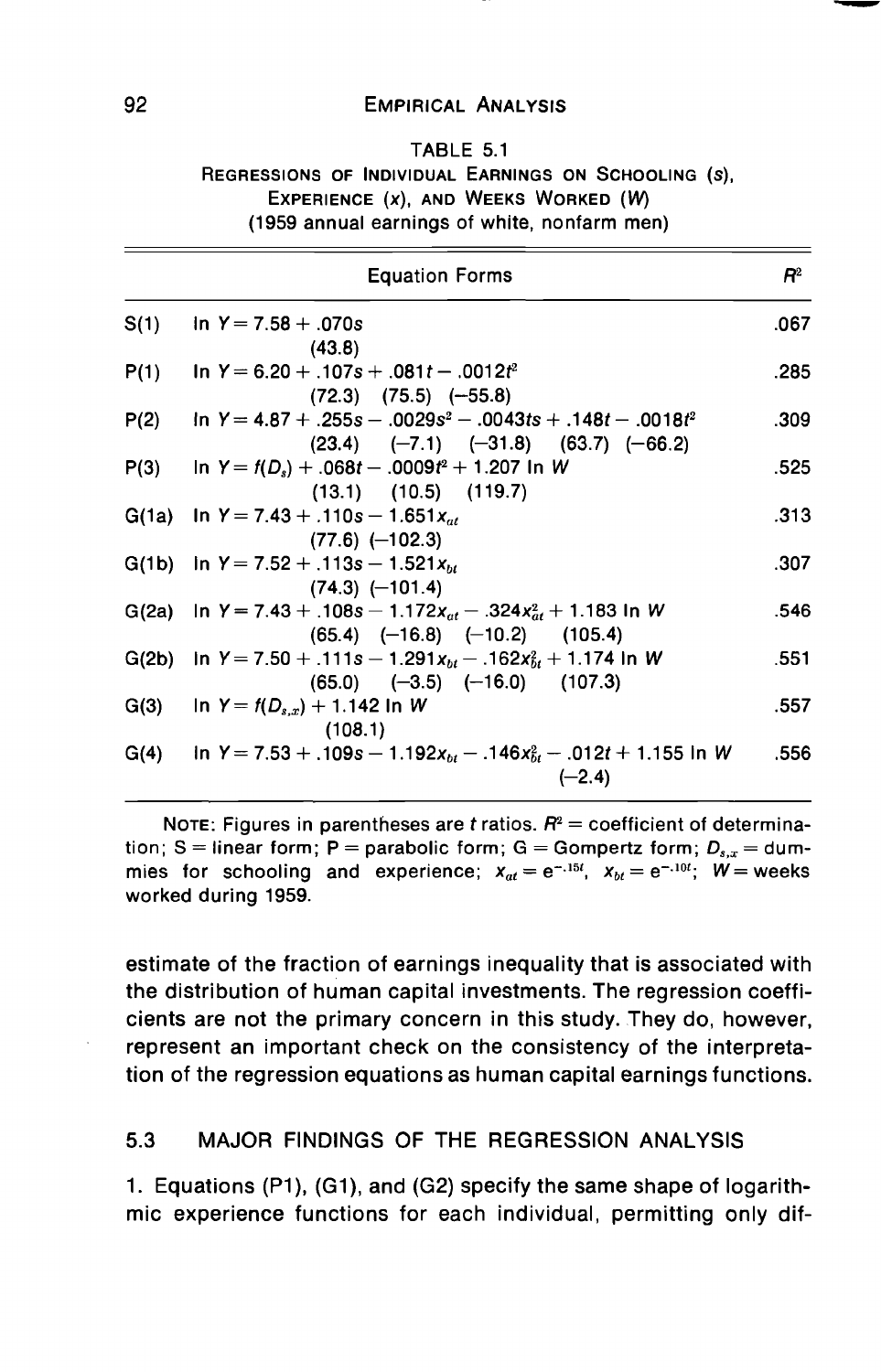ferences in levels. They also specify the same rate of return to schooling for all. Despite these strong restrictions, the two variables  $s$  and  $t$ alone explain about 30 per cent—28.5 per cent in (P), 32 per cent in (G)—of aggregate earnings inequality.

2. Relaxation of these restrictions is achieved in a parametric fashion in  $(P2)$ : Here the  $s<sup>2</sup>$  term is added to allow for systematically different rates of return to schooling at different levels of schooling. The results are statistically significant and already familiar: the coefficient at  $s<sup>2</sup>$  is negative, indicating a lower rate of return to schooling at higher levels of schooling.

A similar nonparametric relaxation is obtained in (G3) by use of dummy variables. These yield separate intercepts for each schooling level. They are not shown in the table, as their features are the same as those already seen in (P2).

3. The partial coefficient of schooling is an estimate of the average rate of return to schooling. The marginal rates are approximated in nonlinear formulations, such as (P2), which permit the estimation of different rates at different levels of schooling. In (P2), the marginal rates:

$$
r_s = \frac{d \ln Y}{ds} = .255 - .0058s - .0043t,
$$

when estimated at  $t = 8$  (roughly at overtaking), are 17.4 per cent at 8 years of schooling, 15.1 per cent at 12 years, and 12.8 per cent at 16 years.

The negative coefficient of the interaction term (st) describes the apparent convergence of experience profiles. Both the nonlinearity of s and the interaction St become insignificant when weeks worked is included in the regressions, such as (P2) and (G2). The same behavior of  $s<sup>2</sup>$  was observed in the overtaking set (cf. Table 3.3); and the parallelism of weekly earnings (no interaction st), in Chart 4.4.

4. The experience variable  $x_t = e^{-\beta t}$  in the Gompertz equations was iterated for  $\beta$ , the rate of decline of time-equivalent investments, between 0.30 and 0.05 in 0.05 intervals. The highest  $R<sup>2</sup>$  and most plausible coefficient values were found in the 0.10—0.15 range. While  $R<sup>2</sup>$  changes little in a wider interval, the partial regression coefficients are sensitive to the specification of  $\beta$ . The coefficient at the quadratic term is particularly unstable when different values of  $\beta$  are tried.

At any rate,  $k_0$  and  $r_t$  can be calculated from the  $b_2$  and  $b_3$  co-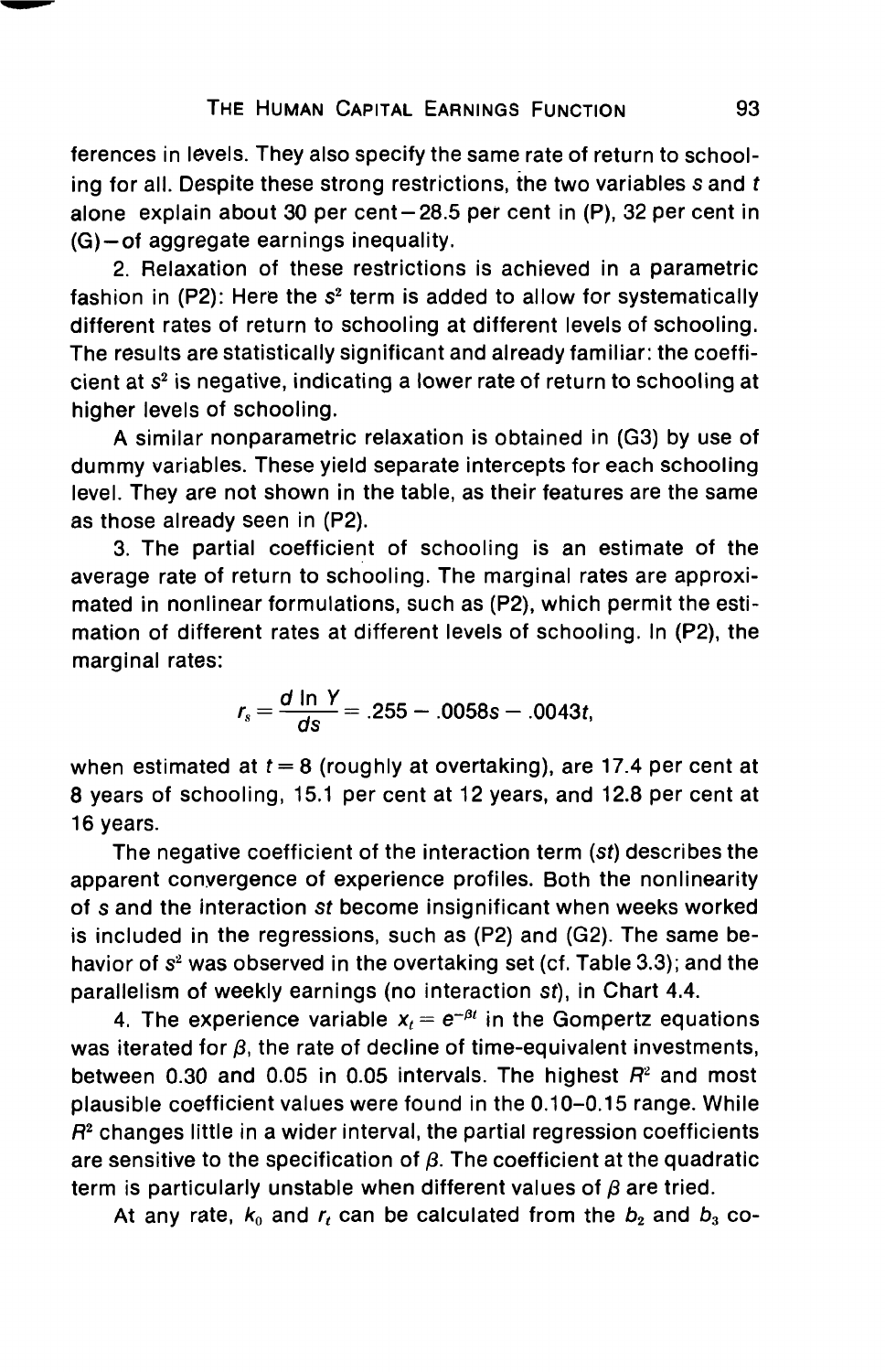efficients of the Gompertz equations, since  $b_3 = -k_0^2/2$ , and  $b_2 =$  $-k_0[(r_1/\beta) + 1]$ . When  $\beta = 0.15$  in (G2a),  $k_0 = 0.81$ , and  $r_1 = 6.7$  per cent, while for  $\beta = 0.10$  in (G2b),  $k_0 = 0.56$ , and  $r_1 = 13.1$  per cent.

The post-school investment parameters cannot be identified in the parabolic equations unless values of T, the period of positive net investment, can be specified. Since  $T$  corresponds to the number of years of experience until earnings reach a plateau,  $T= 20$  is used for annual earnings (P1) and  $T=30$  for weekly earnings (P3). In (P1)  $k_0 = 0.58$  and  $r_1 = 6.3$  per cent, while in (P3),  $k_0 = 0.42$  and  $r_1 = 11.9$ per cent.

In order to interpret the parameters of the earnings function in terms of gross investment and depreciation the Gompertz function is expanded to include a linear term in experience (equation 5.4g). This is shown in (G4). The coefficient of the linear term is an estimate of the depreciation rate  $\delta$  (= 1.2 per cent). The estimate of initial gross investments  $k_0^*$  is 0.54, and the rate of return to post-school investment is estimated to be 12.1 per cent.

The high values of  $k_0$  and low values of  $r_n$  in (Gb) make the assumed rate of decline of investment,  $\beta = 15$  per cent, somewhat less plausible than the alternative assumption of  $\beta = 10$  per cent in (Ga).<sup>8</sup>

The parabolic gross investment formulation precludes the identification of the parameters: two need to be assumed to identify the remaining three.

5. Adding variation in weeks worked by (In W) to the equation raises the explanatory power of the regressions to 52.5 per cent in the parabolic, and to 55.7 per cent in the Gompertz, equations. In both cases the coefficient at In W is significantly larger than unity, suggesting a positive correlation between weeks worked and weekly earnings within schooling and experience levels.

Even without W, adding an (imperfect) experience term in the human capital earnings function raises its explanatory power from 7 per cent in the schooling regression to over 30 per cent in the Gompertz function while the bias in the estimated rate of return to schooling is largely eliminated. How well the regression coefficients of the ex-

<sup>8.</sup> All the estimates of  $k_0$  seem rather high. The overstatement may be due to some confounding of investment with maturation effects, or with higher rates of return to post-school investment than to schooling.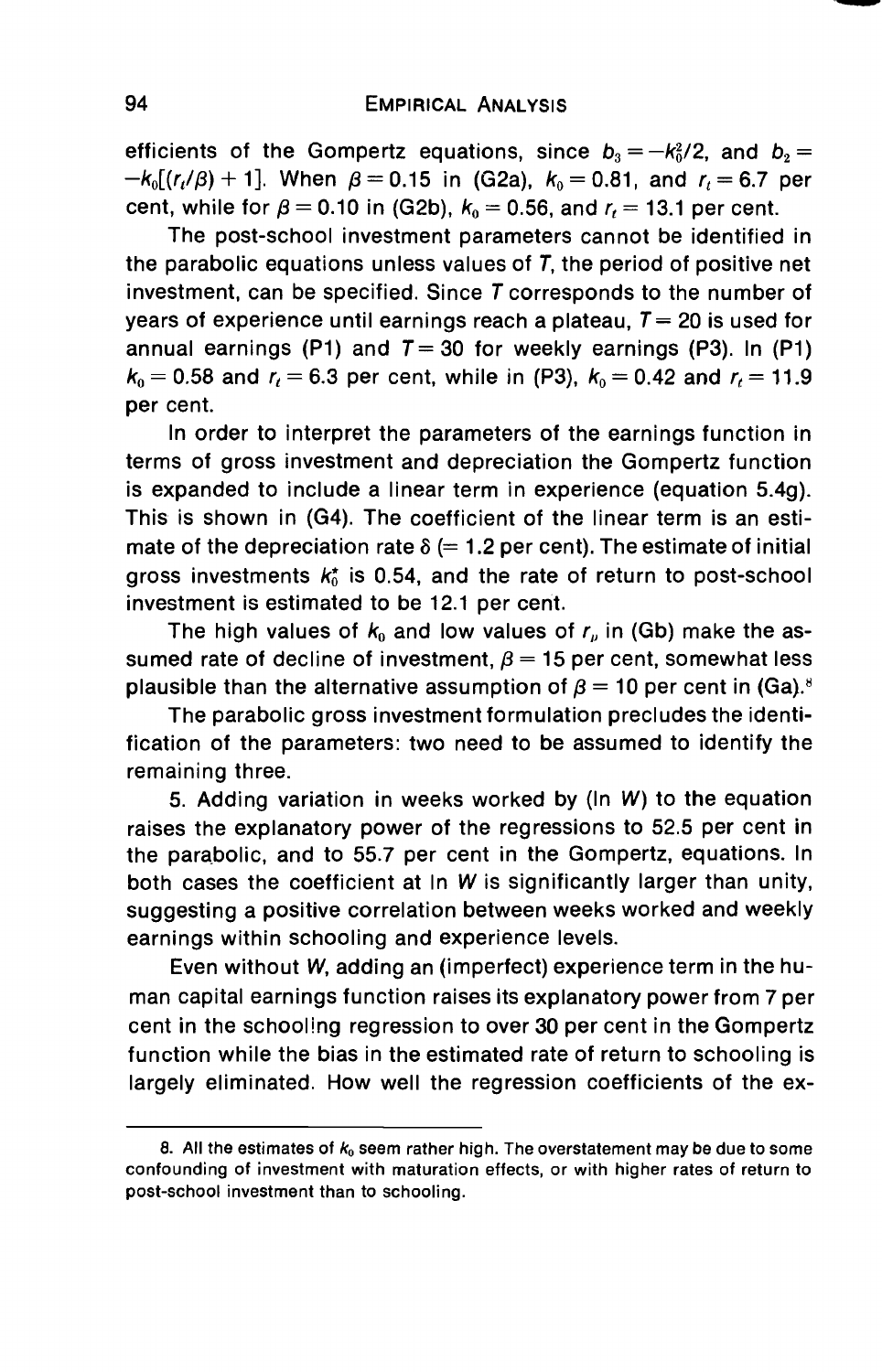perience variables estimate the post-school investment parameters is difficult to tell.

Firmer estimates will require more evidence. The rates of return to schooling are somewhat lower than they were in the overtaking set (Table 3.3). Possibly, these rates decline with experience in the cross section, as older cohorts have older vintages of schooling. The  $R<sup>2</sup>$  measures do not seem to be very sensitive to alternative specifications, and the  $R^2$  are of major interest here.

While the expansion of the schooling model to a function which includes post-school experience greatly increases the power of the human capital analysis of earnings, our regressions still understate that power. Because there is no direct information on individual postschool investments, these were assumed to be the same for all persons within a schooling group. In effect, estimates were made of the contribution of individual investments in schooling measured in years, and of average post-school investments in each schooling group to total earnings inequality. This contribution amounts to about one-third of total inequality in annual earnings. The remainder contains effects of individual differences in post-school investments, in quality of schooling, in time supplied to the market or spent in unemployment, in individual rates of return, and in "transitory" factors. Because the first two are components of the volume of human capital investment, the regressions understate the potential explanatory power of the distribution of human capital investments.

How much larger would  $R^2$  be if information were available on post-school investments for each individual? This question can be answered in an indirect fashion. Assume that the desired equation (5.6) which includes individual information on post-school investments is homoscedastic. Then  $\sigma^2(u_i)$  is the same for all sets of values of the independent variables in equation (5.6):

$$
\ln Y = \ln E_0 + rs_i + f_i(t) + u_i,
$$

where  $f_i(t)$  is the contribution of post-school investments to earnings. To estimate  $\sigma^2(u_i)$ , hence  $\hat{H}^2 = 1 - [\sigma^2(u_i)/\sigma^2$ (ln Y)], it is sufficient to estimate the residual variance in one instance only. This has already been done in the case where  $f_i(t) = 0$ , i.e., in the overtaking set. The residual variance in the regression of log earnings on schooling in that set serves, therefore, as an estimate of the residual variance in